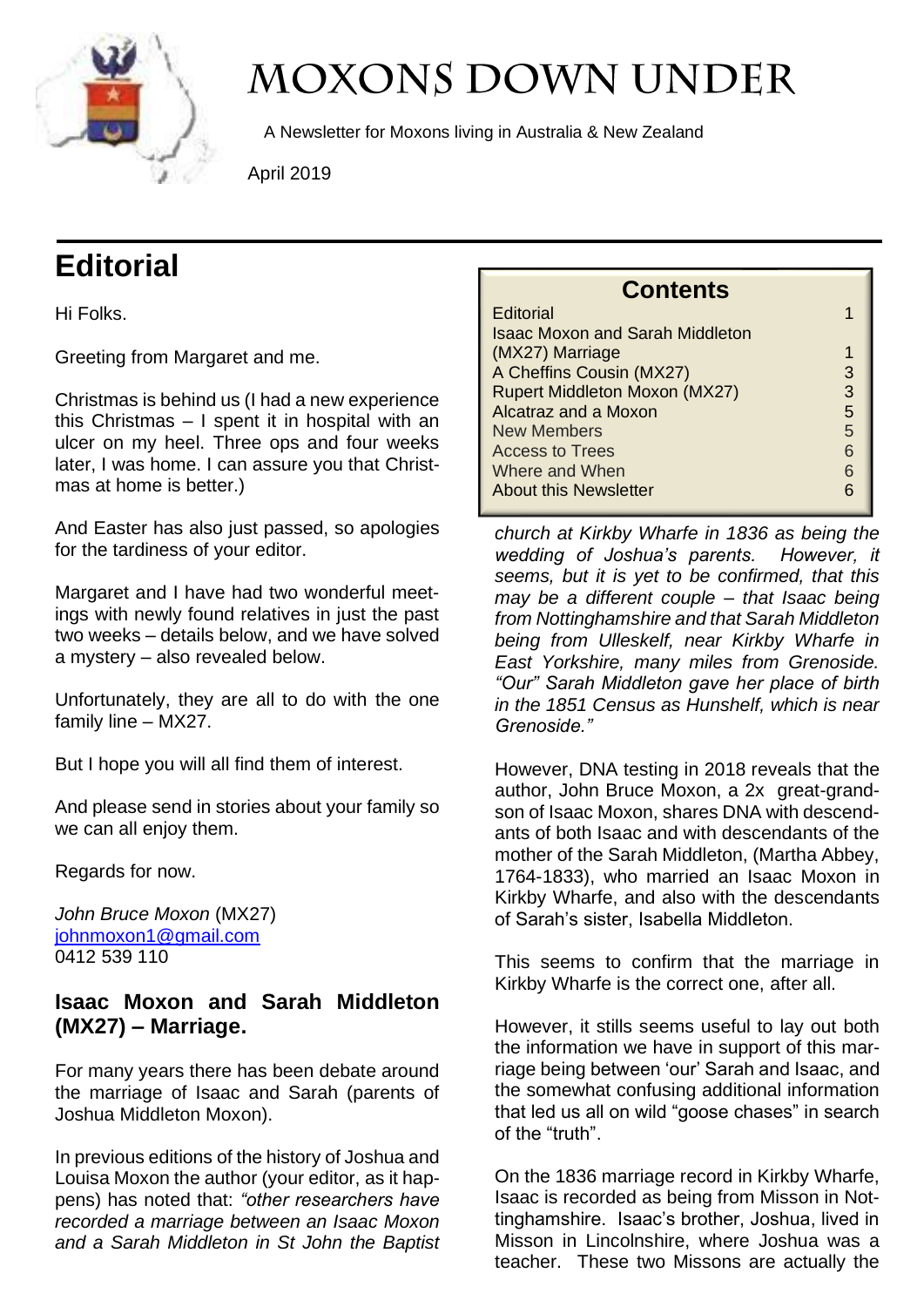same place. Mission is on the border of Lincolnshire and Nottinghamshire and parts of Misson are in one county and parts are in the other.

So, Isaac was probably living with or near his brother or visiting the area and met Sarah.

On the other hand, we still had other difficulties to overcome. Isaac's age on the marriage record is given as 31, but in 1836 our Isaac was actually 46. This is quite a difference and is difficult to explain.

Sarah's age of 21 on the marriage record gives a birth year of 1815 but this may simply be a statement that she had reached the age of 21 years – generally a requirement unless parents' approval is granted for the marriage.

The following is conjecture, but it's probable that both Sarah and Isaac were illiterate when married and so could not check that what the Minister wrote was correct. The Minister conducting the marriage may have asked Sarah how old she was and Isaac may have responded "31" on her behalf. The Minister may have then entered Isaac's age as 31, assuming that Isaac was answering for himself, and then confirmed that Sarah was "over 21 years" and entered her age as "21" in the records.

In the 1841 census, Sarah's age is given as 35, making her birth year about 1806; in the 1851 census her age is given as 45, again giving a birth year of about 1806; and in the 1861 census her age is given as 56 giving a birth year of 1805.

If Sarah was 56 in 1861, she clearly was not 56 when she died in 1867 as stated on her Death Certificate. It seems to me that the census records are consistent and so probably correct, her age at death is her son John's information and could well be wrong, and she was likely to be 31 when she married, not 21.

In addition, Sarah is recorded on the marriage record as being from Ulleskelf, which is near Kirkby Wharfe, whereas on the census of 1851 she says she's from Hunshelf, which is near Grenoside. This could, of course, be a mis-recording of her origin by the census taker as the two names might sound similar.

To further complicate matters, we found a baptism record (in the Archives section of Barnsley Library) (FLH 919371) which lists a Sarah being baptised on 20 October 1805, daughter of William Middleton of Wortley via Penistone, York(shire). Wortley is quite close to Hunshelf. All of which seemed to suggest that this was her and confirming the ages and place of birth given for Sarah in the census records.

But, there have, to date, been no DNA matches with the author and the Wortley Middletons.

So, all-in-all, we consider that the Kirkby Wharfe marriage is most probably the correct one.

This is the church in Kirkby Wharfe where Isaac Moxon and Sarah Middleton married in 1836.



in 1230) where Isaac Moxon married Sarah Middleton in 1836

In any case, Joshua was born in Grenoside, Yorkshire on 28<sup>th</sup> June 1840 and his parents were Isaac Moxon and Sarah Moxon, formerly Middleton.

Joshua was baptised in Ecclesfield, Yorkshire (near Grenoside).

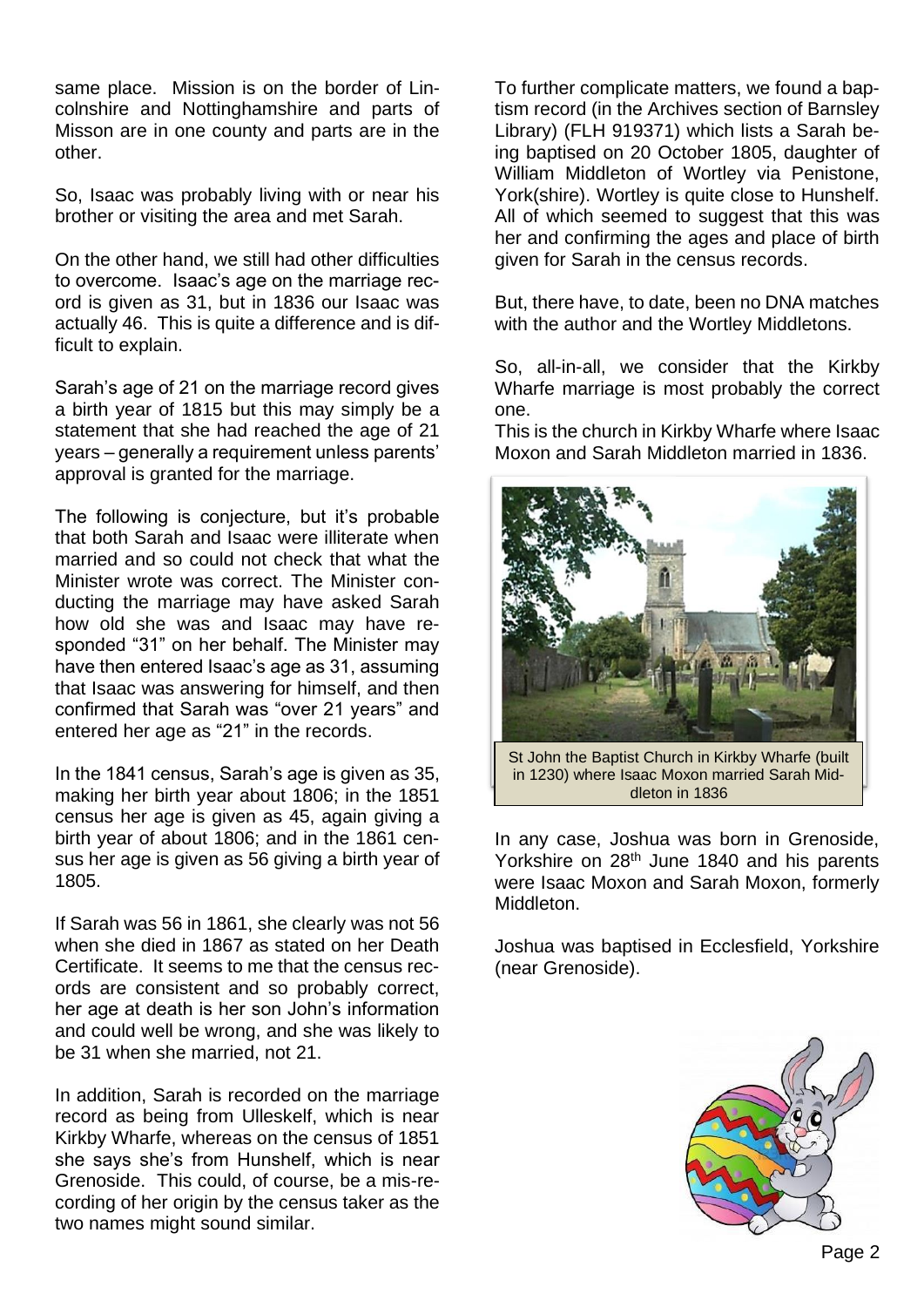# **A Cheffins Cousin (MX27)**

As many of you would know, only a few of the people who match us on DNA respond when they are contacted.

So, it was a delight when I received a friendly response from one Cathy Wannamaker, who, according to Ancestry, shares with your editor 4x great grandparents – George Cheffins who married Martha Vere(s) in 1766 in Broxbourne, Hertfordshire.

Cathy said she was more than happy to share family history information.

I explained that we live in Sydney, Australia, and she explained that she lives in Yukon Territory, Canada.

But, she excitedly messaged, that in just two weeks she would be in Sydney on a vacation with her daughter, her son-in-law and her granddaughter.

So, we arranged to meet up and share dinner.

George and Martha Cheffins had 14 children and some of us in MX27 are descendant from a daughter, Martha Cheffins, while Cathy is descendant from a son, Richard Cheffins.

In fact, Cathy's grandmother was a Cheffins.

Cathy told us that one of her Cheffins ancestors was a well-known artist.

We are yet to identify that person, but we now know that a company that sells all manner of items (property, vintage machinery, houses, and fine art, among others categories) is named Cheffins and at one time was owned by Henry Joshua Cheffins (1846-1922) who bought another business and renamed it "Cheffins". See www.cheffins.co.uk for more information.

Henry Joshua Cheffins was a great grandson of George and Martha Cheffins and a grandson of Joshua Cheffins who was a sibling to Cathy Wannamaker's and all descendants of Louisa Mary Wilkinson who married Joshua Middleton Moxon (MX27).

In any case, we had a delightful meal in a restaurant overlooking Cockle Bay in Darling Harbour, and we have been invited to visit Cathy the next time we are in Yukon Territory, Canada.



John B Moxon (MX27), Cathy Wannamaker, and Margaret Tucker Moxon

#### **Rupert Middleton Moxon (MX27)**

We were contacted recently by Shirley Moxon Cilia as she had been contacted by people related by marriage to Rupert Middleton Moxon who were looking to find relatives of Rupert.

Margaret and I travelled to the NSW Central Coast to meet with Dianne and Ray Hancock to assist them and to discover more information about Rupert.

Below is what we knew prior to our meeting.

When Rupert Middleton Moxon was born on 20 April, 1895 in Waverley (an eastern suburb of Sydney), his father, George Joshua Moxon (oldest son of Joshua Middleton Moxon) was 29 and his mother, Ellen Matilda (nee Jack) was 34.

Rupert married Victoria (known as Queenie) Maud Heselhurst and they had a daughter (Virginia Rose, 1921- 2003) and two sons (Brian Jack, 1923-1998 and Laurence Rupert, 1927 -).

Queenie died in 1931 and Rupert married Dulcie Fay Lean (1917-1967) in 1942.

Rupert and Dulcie had one daughter, Leonie Marie (1944-).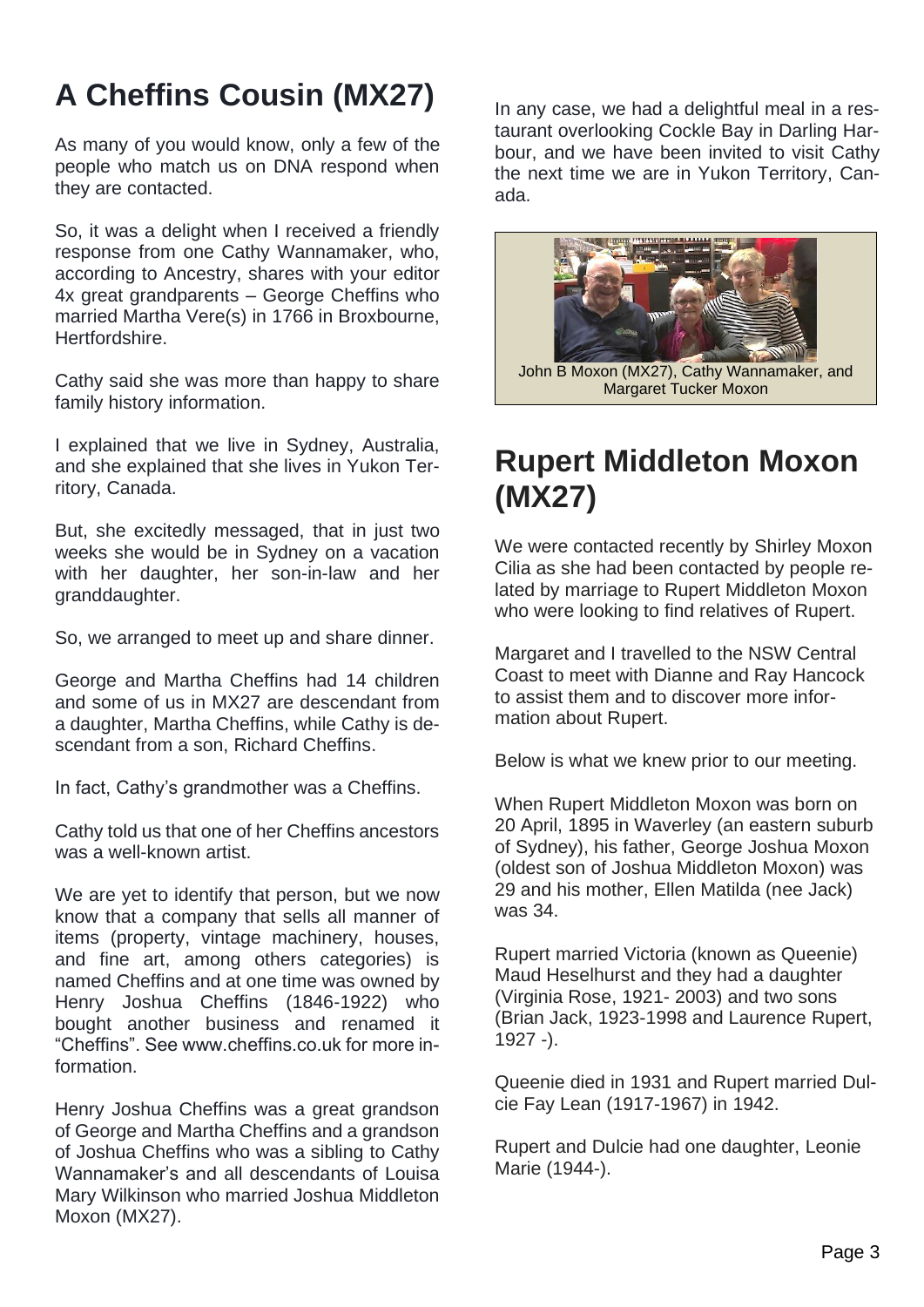Margaret and I had met Laurence and Elizabeth in North Vancouver in 2014 when we visited that beautiful city.



John B Moxon, with Elizabeth and Laurence Moxon. North Vancouver 2014

Laurence told us that he had left Australia "to see the world" but had run but of money in Vancouver, obtained a job, met and married Elizabeth, and stayed, never returning to Australia.

When we met with Dianne and Ray Hancock we discovered why they were so interested in Rupert.

Dianne and Ray had lived just a few houses away in Croydon Park and they visited Rupert (although he called himself Jack) very regularly.

Ray's mother was a sister of Dulcie, and therefore Leonie's first cousin.

The family has apparently lost touch with Leonie.

We also learnt that apparently Jack (Rupert) was somewhat estranged from his family and, in particular, missed Laurence very much.

Jack (Rupert) served in WW1 and had some souvenirs that he wished to give to Laurence, but was not ever able to do so.



Dianne and Ray described Jack as "a lovely old gentleman" and told us how they played cards with Jack and his wife (Dulcie) most nights .

Apparently, Jack did not get his driver's licence until he as was in his late 60s, when he bought a VW beetle.

Jack was a "great handyman", who loved fishing, even making his own rods and sinkers, and he had a "great collection of both".

When Ray and Leonie were young, the Hancock family were very close, sharing holidays



Jack with Leonie on the right. Ray Hancock in a hat, his mother, Doris Lean with a baby. Nielson Park, Vaucluse 1957

at Woy Woy, and taking day trips to places like Killcare, Nielson Park, and Vaucluse House.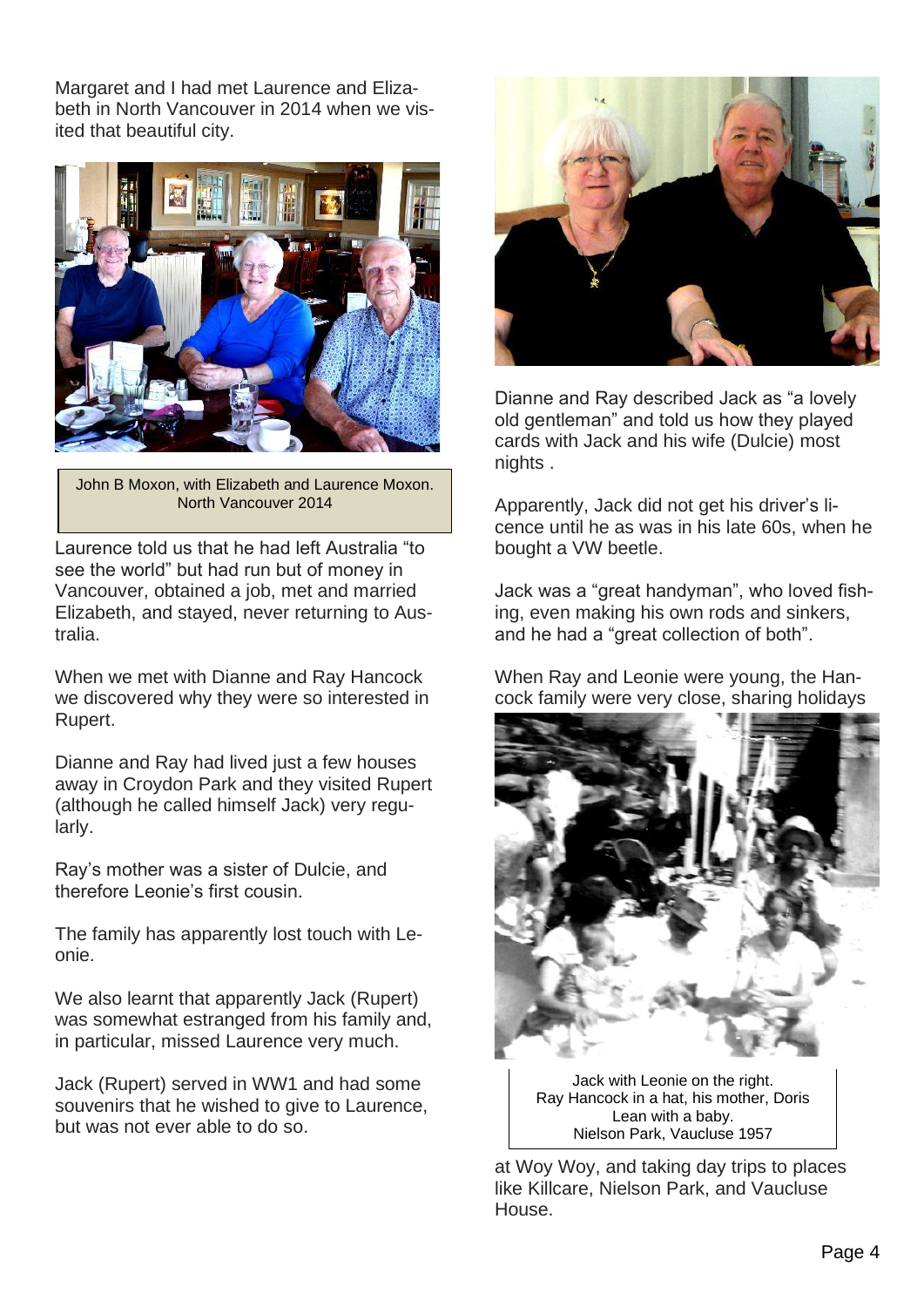

Leonie and Trevor Wright on the left. Ray Hancock holding Anthony Hancock, Dulcie Moxon on the right.

Dianne and Ray told us that Jack did not talk about the Moxon family, and it was only after he died that they met his son, Brian and his daughter, Virginia.

Jack (Rupert Middleton Moxon died in 1966.

More information would be gratefully received.

# **Alcatraz and a Moxon**

A recent Facebook discussion with our MX27 cousin and member Pamella Vernon about her intention to visit Alcatraz Prison in San Francisco on her current trip to the USA reminded us that our namesake Robert Bradford Moxon was the first civil prisoner to be incarcerated there in 1934. He spent three years there during a five-year sentence for forgery.

Wondering where he fitted into the Moxons, Margaret checked his ancestors and found that his great grandfather John Moxon had migrated from Ebbesbourne Wake in Wiltshire to Nova Scotia in the early 1800s.

He was quickly identified as a Moxham descendant - a member of the Moxon Society tree *MX37: Moxhams of Ebbesbourne Wake*.

On the North American continent the surname varied from Moxham to more commonly Moxon.

And (gasp), this convicted forger is therefore distantly related to member and Facebook friend Dona Moxon of California and even more distantly to Mary Moxham of Hervey Bay, Queensland, also a member.

> The first prisoners were, of course, the 32 bedraggled men the Army had left behind.

Warden Johnston officially took charge of them on July 1, 1934, although he was already looking after them since the Army left on June 19. Just where the first true federal prisoner came from has yet to be determined.

But on August 3rd the San Francisco Chronicle headlined: "Prisoner Number #1 Draws Cell on Alcatraz Island, **Check Writer, Former Army Guard, First Devil Isle Felon**." The article said that **Robert Bradford Moxon** had been installed the day before as prisoner number one (he was not; prisoner number one was a leftover Army man), and that **he would find Alcatraz to be just like home since he had been stationed there as a guard during military prison days. Indeed, the first prisoner on the list after the Army holdovers was Moxon, five years for violation of postal laws.**

[https://www.alcatrazhis](https://www.alcatrazhistory.com/rock/rock-029.htm)[tory.com/rock/rock-029.htm](https://www.alcatrazhistory.com/rock/rock-029.htm)

#### **New Members**

Please welcome to Moxons Down Under:

Helen Gibbons (nee Moxon) - Goonellabah 2480 (MX21)

Pat Scanlin - Nth Richmond - 2754 (MX17)

Gretel Spizik (nee Moxon) - Graceville East 4015 (MX05)

Cath Walker (daughter of the late member Wendy Walker ) - Oberon 2627 (MX27)